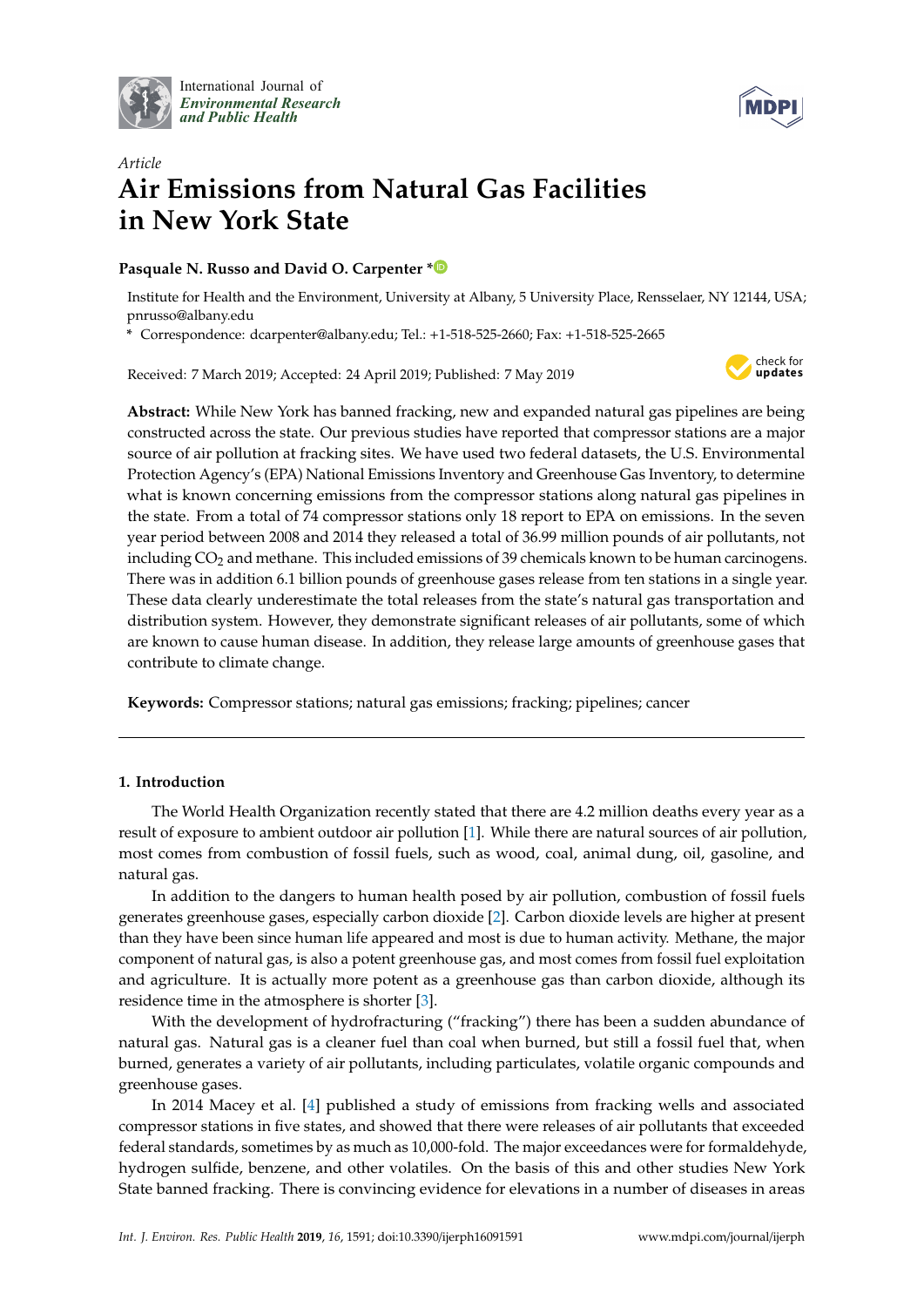where fracking is ongoing, including elevations in cancer [\[5\]](#page-7-4), birth defects [\[6\]](#page-7-5), preterm birth [\[7\]](#page-7-6), upper respiratory symptoms [\[8\]](#page-7-7), exacerbations of asthma [\[9\]](#page-7-8), and increased headaches and fatigue [\[10\]](#page-7-9).

Any relief felt by New Yorkers because of the ban on fracking was, however, not totally justified. In nearby Pennsylvania fracking was occurring at a frenetic pace. In order to access markets for Pennsylvania natural gas there was a sudden construction of new pipelines and expansion of existing pipelines across New York to bring Pennsylvania natural gas to New England and ports for overseas shipment.

The components at fracking sites that were most associated with exceedances in air pollution standards in the Macey et al. study [\[4\]](#page-7-3) were, more often than not, the compressor stations. Because compressor stations are critical to the operation of a natural gas pipeline, in order to push the gas through, we began a study of emissions from the compressor stations along pipelines in New York.

#### **2. Materials and Methods**

Data was obtained from three federal datasets, the USEPA (The United States Environmental Protection Agency) National Emissions Inventory (NEI), the USEPA Greenhouse Gas Inventory (GHGI) and the Homeland Security facilities list. In addition, we reviewed the New York Department of Environmental Conservation's (DEC) list of facilities, which were granted Title V permits and those granted Air State Facility permits.

The NEI reports air emissions in four categories (point, non-point, road, and non-road). Emissions from compressor stations are considered to be point sources. The NEI reports releases in pounds and reports are released only every third year. In this publication we use information released in 2008, 2011, and 2014. Only those point sources that are designed as a Title V facility are included in the NEI for New York. A Title V permit is required by the DEC for any point source facility deemed to be "major" under department regulations. Those facilities holding Title V permits are required to have pollution control measures in place and to report amounts of emissions to the DEC on a regular basis.

There are a total of 316 chemicals reported in the NEI, but the NEI does not include  $CO<sub>2</sub>$  or methane for point sources such as compressor stations. Therefore, information on these gases is available only from the GHGI. Some volatile compounds are specifically listed in the NEI, such as benzene, hexane, toluene, xylenes, and there is a separate listing for VOCs. Particulates are listed in two categories:  $PM_{10}$  and  $PM_{2.5}$  (PM: Particulate Matter).

The essential components of New York's natural gas transportation and distribution system includes: 49,126 miles of "distribution" pipelines, 4562 miles of "transmission pipelines", 74 natural gas compressor stations, 26 underground storage facilities with 246 billion cubic feet (bcf) of working gas capacity (2.7% of the U.S. total), 3 peakshaving liquid natural gas (LNG) facilities, and 79 natural gas powered electric utilities (Standard Industrial Classification code 4911).

Table [1](#page-2-0) shows the components of the natural gas distribution system in New York that we have been able to document. Upon examination of the five federal and state datasets, we found 82 compressor stations in New York. Of these, 21 hold a Title V permit, and 30 hold an Air State Facility permit. There are an additional 31 compressor stations for which the permit type is unknown. In addition, there are 27 facilities that are a part of natural gas distribution system. We were able to obtain emissions data only from 18 of the 21 compressor stations that hold Title V permits and only ten of these compression station that report results to the GHGI. As shown in Table [1,](#page-2-0) there are also other components along existing pipelines for which no information on releases is available.

Because well-flow and reservoir pressure decrease over time and distance, natural gas compressor stations are required to maintain or increase gas flow from natural gas fields into the pipeline system. These are generally made of two basic types: In small and medium-size fields reciprocating compressors are used. In large fields centrifugal compressors are deployed.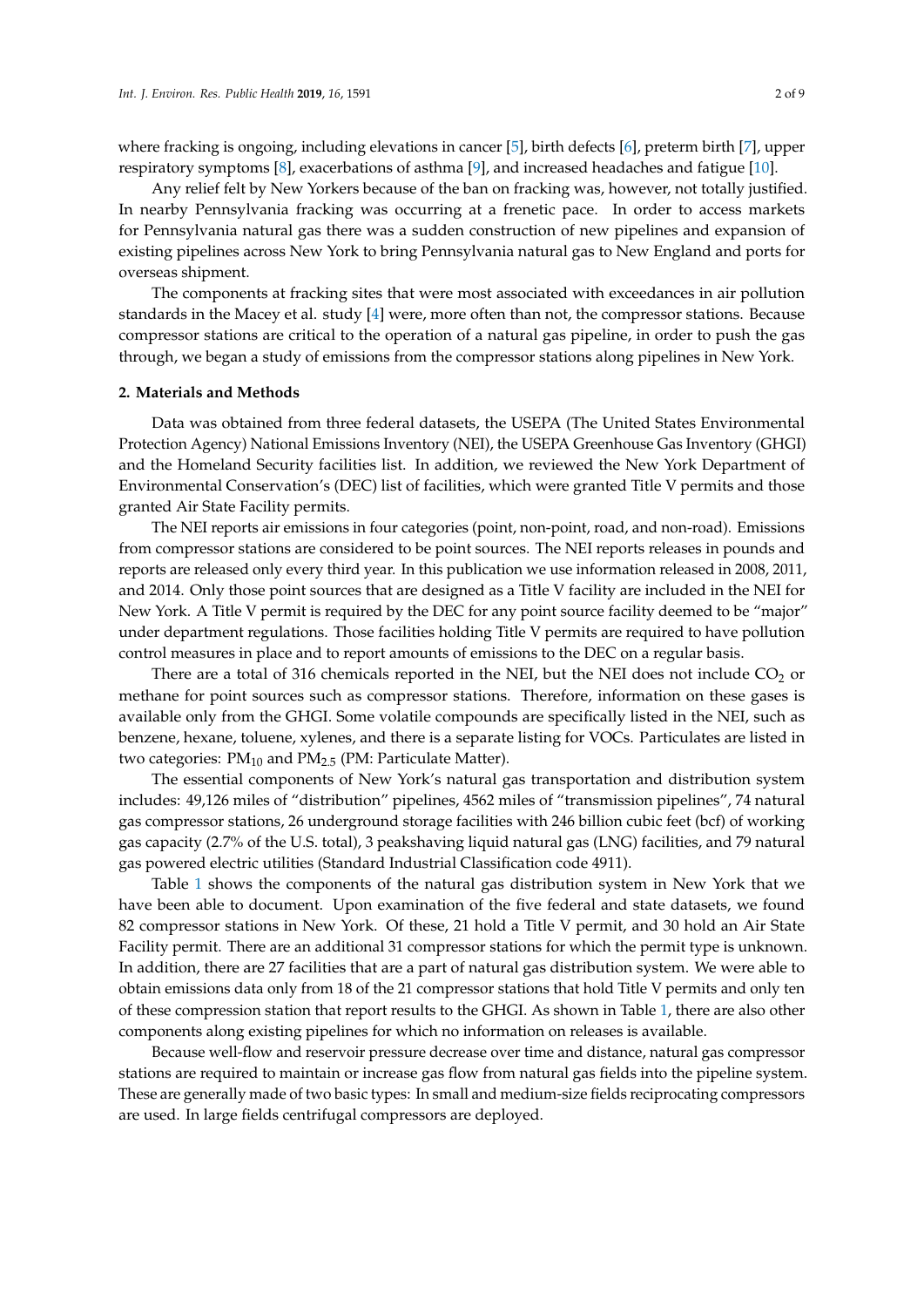<span id="page-2-0"></span>

| <b>Compressor Stations by Permit Type</b> | 74 |
|-------------------------------------------|----|
| Title V                                   | 21 |
| Air State Permit                          | 30 |
| No permit information                     |    |
| Mapped in Figure 1                        | 63 |
| Other Facilities                          |    |
| Underground storage facilities            | 26 |

**Table 1.** New York State (NYS) compressor stations and related facilities.

The GHGI provides information on six chemicals that are classified as point source of greenhouse gases. This include carbon dioxide, methane, nitrous oxide, perfluorinated compounds, hydrofluorocarbons, and sulfur hexafluoride. Only the first three are of concern in relation to compressor stations. Because nitrous oxide is also reported in the NEI we have used only the carbon dioxide and methane information from the GHGI.  $T$  generation on six chemicals that are classified as point source of  $\frac{1}{2}$ Fire GHGT provides information on six chemicals that are classified as point source compressor stations. Decause information by and

## **3. Results 3. Results**

Figure [1](#page-2-1) shows the locations of the natural gas pipelines and 63 of the 74 compressor stations in Figure 1 shows the locations of the natural gas pipelines and 63 of the 74 compressor stations in New York State (NYS) for which we have geospatial coordinates. New York State (NYS) for which we have geospatial coordinates.

<span id="page-2-1"></span>

Compressor stations are indicated by colored circles, indicating different types of permit. The black lines represent county and state boundaries. **Figure 1.** Natural gas pipelines across New York State (blue lines) and associated compression stations.

Table [2](#page-3-0) lists the total pounds of chemicals released from the 18 compressor stations that report emissions to the NEI for each of three reporting years. By far, the largest releases are for nitrogen oxides and carbon monoxide, followed by volatile organic compounds, formaldehyde and  $PM_{10}$ . The NEI listing for volatile organic compounds includes some individual compounds that are also listed separately. The table shows both total volatiles and the specific amounts of three individual compounds that are classified as known human carcinogens (benzene, formaldehyde, 1,3-butadiene).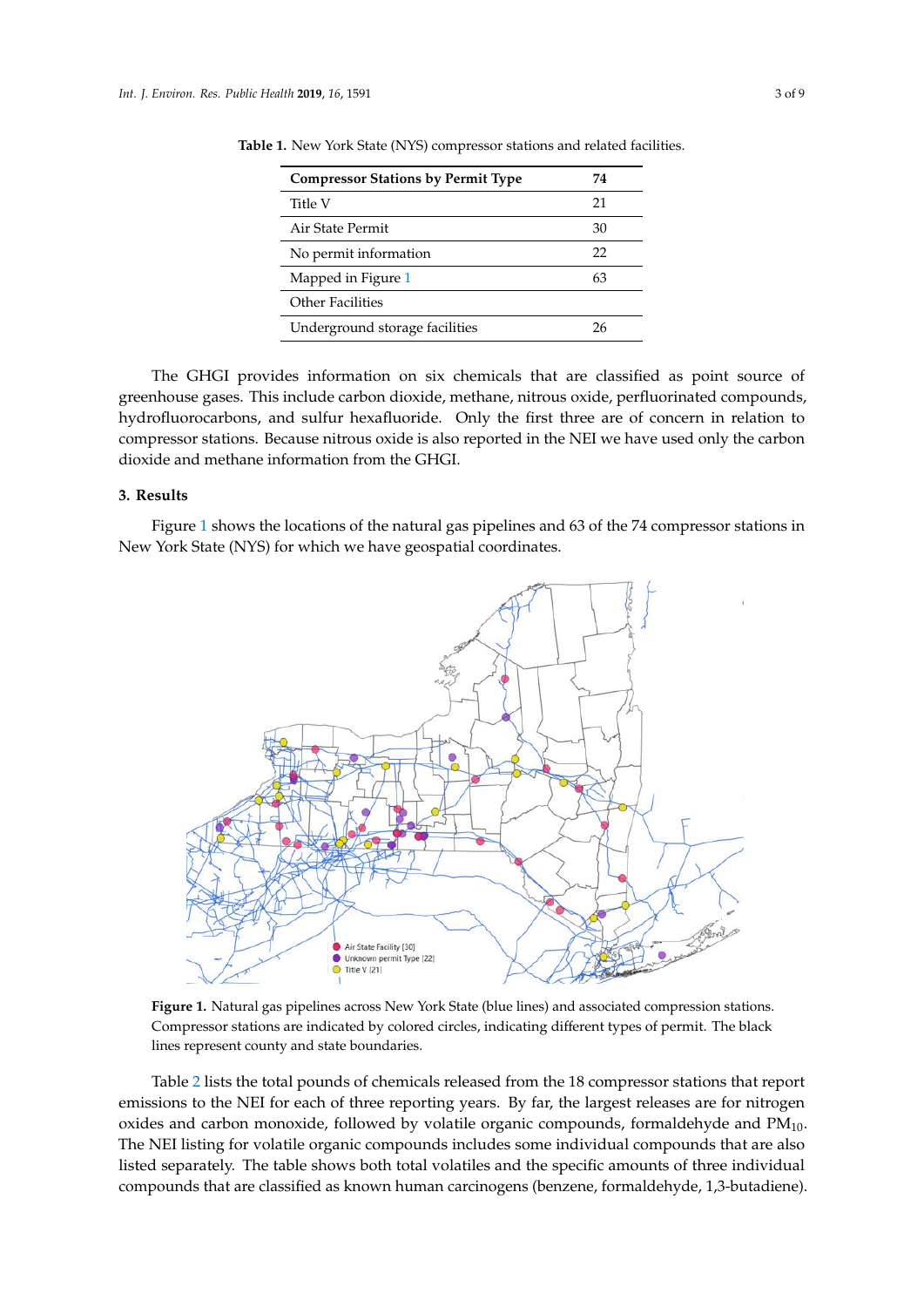The seven year total (2008–2014) was calculated by determining the average chemical release for three years and multiplying that sum by seven.

| Rank           | Chemical                    | <b>NEI-2008</b> | <b>NEI 2011</b> | <b>NEI 2014</b>  | 2008-2014 Estimate |
|----------------|-----------------------------|-----------------|-----------------|------------------|--------------------|
| $\mathbf{1}$   | Nitrogen oxides             | 2,269,341       | 2,991,946       | 2,487,284        | 18,079,997         |
| 2              | Carbon monoxide             | 1,415,996       | 2,029,497       | 1,850,403        | 12,357,089         |
|                | Volatile organic compounds  | 374,277         | 830,863         | 902,548          | 4,917,940          |
| 3              | Benzene                     | 110,334         | 229,882         | 220,928          | 1,309,335          |
|                | Formaldehyde                | 2029            | 3875            | 3199             | 21,240             |
|                | 1,3-Butadiene               | 273             | 999             | 751              | 4719               |
|                | Other VOCs                  | 261,642         | 596,107         | 677,671          | 3,582,646          |
| $\overline{4}$ | PM 10 Primary (Filt + Cond) | 107,946         | 241,483         | 189,665          | 1,257,888          |
| 5              | Sulfur dioxide              | 7587            | 13,894          | 58,287           | 186,124            |
| 6              | Ammonia                     | 262             | 209             | 174              | 1505               |
| 7              | Nickel                      | 169             | 21              | 107              | 692                |
| 8              | Manganese                   | 104             | $\mathbf{0}$    | 47               | 350                |
| 9              | Mercury                     | 17              | 6               | 6                | 70                 |
| 10             | Chromium III                | 16              | $\mathbf{0}$    | $\overline{7}$   | 56                 |
| 11             | Phenanthrene                | 4               | 14              | $\overline{2}$   | 48                 |
| 12             | PAH, total                  | $\mathbf{0}$    | $\mathbf{0}$    | 15               | 35                 |
| 13             | Cadmium                     | 9               | $\mathbf{0}$    | $\overline{4}$   | 30                 |
| 14             | Fluorene                    | 2               | 8               | $\mathbf{1}$     | 28                 |
| 15             | Benz[a]anthracene           | $\overline{4}$  | $\overline{2}$  | $\overline{2}$   | 19                 |
| 16             | Fluoranthene                | $\overline{2}$  | 2               | $\mathbf{1}$     | 11                 |
| 17             | Anthracene                  | $\mathbf{0}$    | $\overline{4}$  | $\boldsymbol{0}$ | 10                 |
|                | Other chemicals (19)        | $\overline{4}$  | $\overline{4}$  | $\mathbf{1}$     | 21                 |
|                | Total                       | 4,175,740       | 6,107,954       | 5,488,555        | 36,801,914         |

<span id="page-3-0"></span>**Table 2.** The United States Environmental Protection Agency (USEPA) National Emissions Inventory (NEI) emissions (pounds) by chemical: 2008–2014.

Table [3](#page-4-0) shows the NEI releases from individual compressor stations that hold a Title V permit, listed by town. The magnitude of releases varies considerably by station and in some cases also by year. Some of the variations may be explained by changes in equipment deployed at the stations.

**Table 3.** USEPA NEI emissions (pounds) by town: 2008–2014.

| Town           | <b>NEI-2008</b> | <b>NEI 2011</b> | <b>NEI 2014</b> | 2008-2014 Estimate |
|----------------|-----------------|-----------------|-----------------|--------------------|
| Andover        | 110,115         | 194,987         | 241,599         | 1,275,636          |
| Carlisle       | 692,603         | 476.313         | 490,580         | 3,872,157          |
| Clifton Spring | 288,483         | 434,874         | 167,787         | 2,079,336          |
| Clymer         | 39,824          | 350,616         | 51,161          | 1,030,402          |
| Concord        | 331,832         | 934             | 317,222         | 1,516,638          |
| Eden 1         | 458,153         | 1,062,255       | 502,879         | 4,721,002          |
| Eden 2         | 78,928          | 2605            | 115,654         | 460,102            |
| Forestville    | 94.041          | 72,528          | $\theta$        | 582,989            |
| Ithaca         | 127,634         | 81,663          | 119,933         | 768,204            |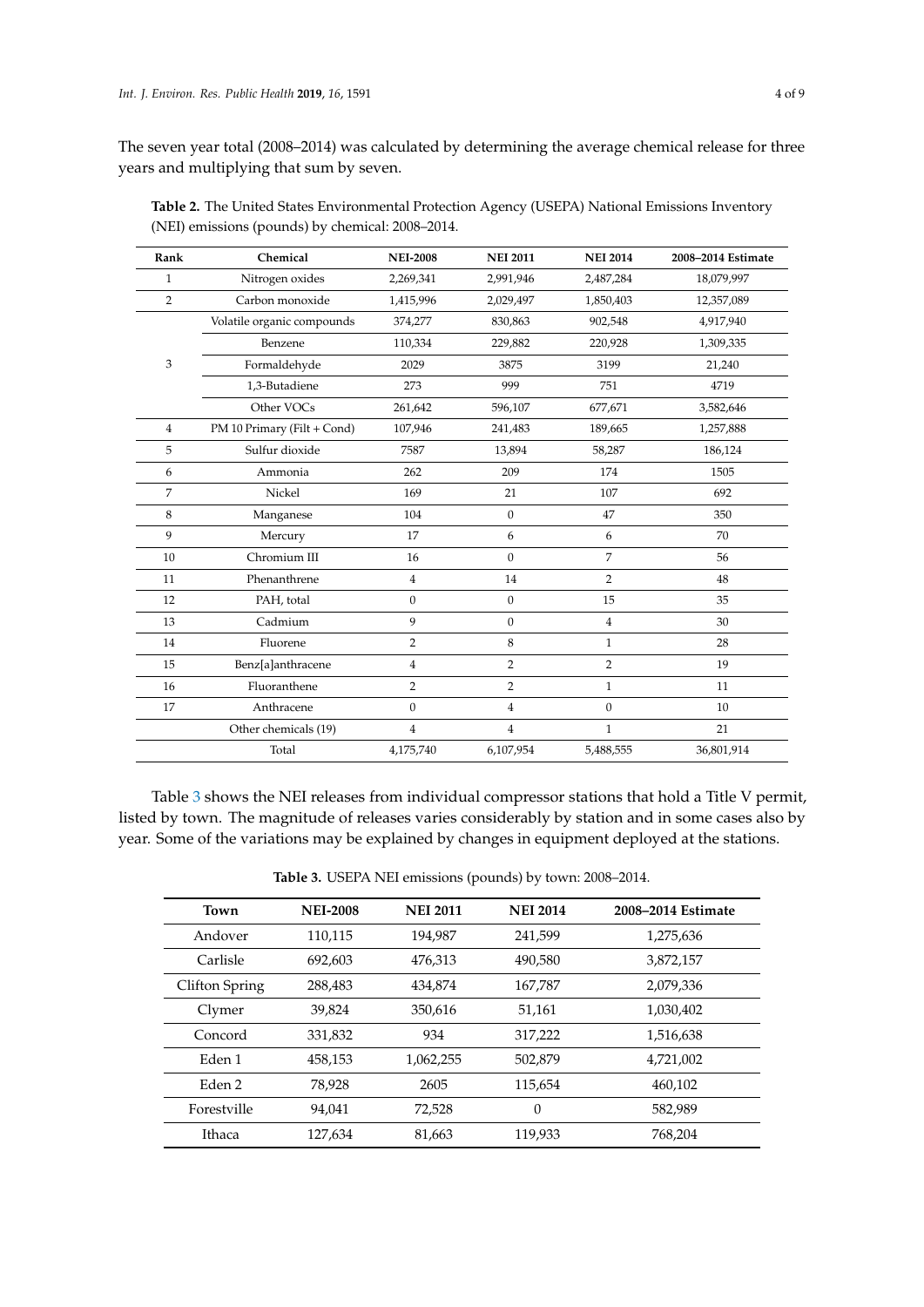| 14 | 2008–2014 Estimate |  |
|----|--------------------|--|

<span id="page-4-0"></span>

| Town               | <b>NEI-2008</b> | <b>NEI 2011</b> | <b>NEI 2014</b> | 2008–2014 Estimate |
|--------------------|-----------------|-----------------|-----------------|--------------------|
| LaFayette          | 265,611         | 485,718         | 388,652         | 2,659,956          |
| New Hartford       | 45,120          | 53,281          | 9667            | 252,161            |
| Riders Mills       | 282,478         | 243,945         | 447,805         | 2,273,200          |
| Southeast          | 156,151         | 220,860         | 273,543         | 1,517,959          |
| <b>Stony Point</b> | 234,506         | 236,490         | 310,657         | 1,823,858          |
| Willing            | 108,133         | 201,357         | 245,720         | 1,295,491          |
| Winfield           | 707,609         | 1,782,565       | 1,773,419       | 9,948,386          |
| Woodhull           | 102,213         | 178,035         | 22,769          | 707,040            |
| York               | 52,304          | 28,925          | 9,510           | 211,725            |
| Total              | 4,175,740       | 6,107,954       | 5,488,555       | 36,996,244         |

**Table 3.** *Cont*.

Table [4](#page-4-1) shows emissions of  $CO<sub>2</sub>$  and methane from ten compressor stations reported in the GHGI in 2014. There were no data for eight of the 18 compressor stations holding Title V permits. The total release of greenhouse gases for this single year totaled more than six billion pounds for these ten compressor stations alone.

<span id="page-4-1"></span>

| Town               | CO <sub>2</sub> non-Biological | CH <sub>4</sub> | Total         |
|--------------------|--------------------------------|-----------------|---------------|
| Andover            | 10,527,722                     | 2,725,796       | 13,253,518    |
| Carlisle           | 85,376,555                     | 176,468         | 85,553,023    |
| Clymer             | 9,331,054                      | 62,399          | 9,393,453     |
| Concord            | 40,485,642                     | 1,789,128       | 42,274,770    |
| Eden 1             | 32,559,592                     | 287,408         | 32,847,000    |
| Eden 2             | 100,509,508                    | 127,710         | 100,637,218   |
| LaFayette          | 79,500,361                     | 233,158         | 79,733,519    |
| Southeast          | 241,438,739                    | 243,453         | 241,682,192   |
| <b>Stony Point</b> | 165,034,546                    | 223,690         | 165,258,236   |
| Winfield           | 100,681,909                    | 261,740         | 100,943,649   |
| Total              | 6,122,265,234                  | 6,217,993       | 6,128,483,227 |

**Table 4.** USEPA greenhouse gas emissions (Pounds): 2014.

Table [5](#page-5-0) list those chemicals released from compressor stations in New York that are known to be human carcinogens and lists the authorities or agencies that have made that classification.

For each chemical the IARC monograph includes a list of human cancers that are known to be caused by that chemical, as well as cancers for which there is a "positive association". For the known carcinogens released by New York compressor stations, IARC concludes: Arsenic is known to cause human lung, urinary bladder, and skin cancer, and there is positive indications for kidney, liver, and prostate cancer. Benzene is known to cause acute myeloid leukemia, and there are positive associations for non-Hodgkin lymphoma, chronic lymphoid leukemia, multiple myeloma, chronic myeloid, leukemia, acute myeloid leukemia in children and lung cancer. Beryllium is a known cause of lung cancer. Cadmium is a known lung carcinogen, and there are positive associations for kidney and prostate cancers. Formaldehyde is a known cause of human nasopharynx cancer. Nickel is known to cause nasal cavity and paranasal sinus cancers. Liver and bile duct cancers are known to be caused by exposed to vinyl chloride.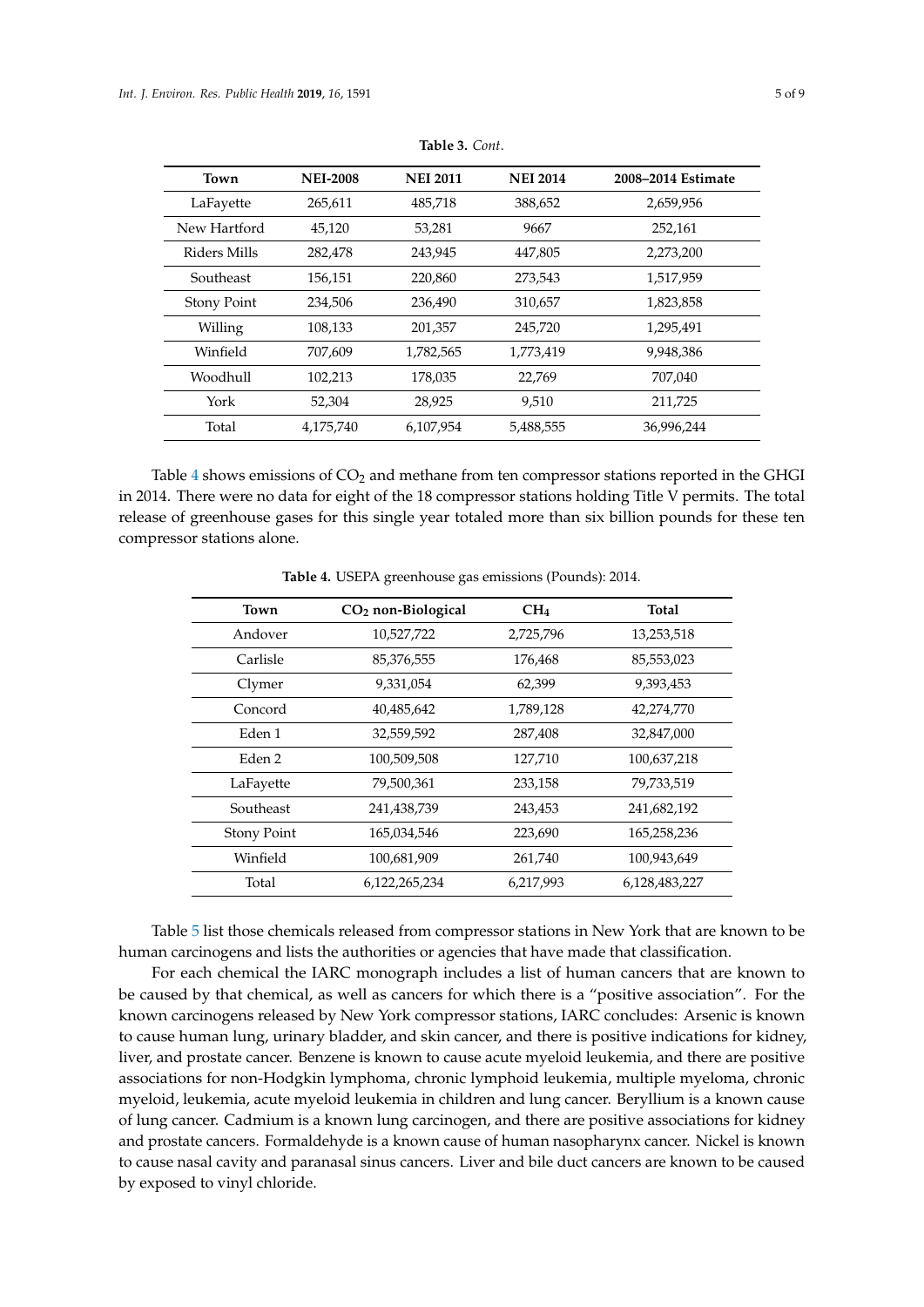<span id="page-5-0"></span>

|                                  | Authority    |               |                | <b>Stations Reporting</b> |                  |                  |
|----------------------------------|--------------|---------------|----------------|---------------------------|------------------|------------------|
| Chemical                         | <b>IARC</b>  | <b>CA P65</b> | <b>USEPA</b>   | 2008                      | 2011             | 2014             |
| Acetaldehyde                     | 2B           | Known         | B2             | 13                        | 14               | 12               |
| Arsenic                          | $\mathbf{1}$ | Known         | A              | 5                         | 4                | $\overline{2}$   |
| Benz[a]anthracene                | 2B           | Known         | B2             | 9                         | 7                | $\overline{2}$   |
| Benzene                          | 1            | Known         | Known/Likely   | 16                        | 15               | 14               |
| Benzo[a]pyrene                   | $\mathbf{1}$ | Known         | B2             | 7                         | 5                | 1                |
| Benzo[b]fluoranthene             | 2B           | Known         | B2             | 9                         | 8                | 3                |
| Benzo[k]fluoranthene             | 2B           | Known         | B2             | 5                         | $\boldsymbol{0}$ | $\boldsymbol{0}$ |
| Beryllium                        | $\mathbf{1}$ | Known         | Known/Likely   | 4                         | 5                | $\overline{2}$   |
| 1,3-Butadiene                    | $\mathbf{1}$ | Known         | Known          | 13                        | 12               | 12               |
| Cadmium                          | $\mathbf{1}$ | Known         | B1             | 9                         | 5                | $\overline{4}$   |
| Carbon tetrachloride             | 2B           | Known         | Likely         | 6                         | 4                | 4                |
| Chloroform                       | 2B           | Known         | Likely         | 6                         | 4                | 4                |
| Chrysene                         | 2B           | Known         | B2             | 9                         | 8                | 3                |
| Cobalt                           | 2B           | Known         | NR             | 5                         | 4                | $\overline{2}$   |
| Dibenzo[a,h]anthracene           | 2A           | Known         | NR             | 4                         | $\overline{0}$   | $\overline{0}$   |
| 1,3-Dichloropropene              | 2B           | Known         | B              | 8                         | $\boldsymbol{0}$ | 3                |
| 7,12-Dimethylbenz[a]anthracene   | NR           | Known         | NR             | $\theta$                  | 3                | $\overline{2}$   |
| Ethyl benzene                    | 2B           | Known         | D              | 13                        | 13               | 13               |
| Ethyl chloride                   | 3            | Known         | NR             | 4                         | $\overline{4}$   | $\bf 4$          |
| Ethylene dibromide               | 2Α           | Known         | Likely         | 6                         | 4                | 5                |
| Ethylene dichloride              | 2B           | Known         | B <sub>2</sub> | 6                         | 3                | 3                |
| Ethylidene dichloride            | NR           | Known         | $\mathsf{C}$   | 6                         | 3                | 3                |
| Formaldehyde                     | $\mathbf{1}$ | Known         | B1             | 18                        | 17               | 16               |
| Indeno[1,2,3-c,d]pyrene          | 2B           | Known         | B2             | $\mathbf{1}$              | 4                | $\mathbf{1}$     |
| Lead                             | 2B           | Known         | B2             | 16                        | 8                | 10               |
| 3-Methylcholanthrene             | NR           | Known         | <b>NR</b>      | $\overline{0}$            | 3                | $\overline{0}$   |
| Methylene chloride               | 2A           | Known         | Likely         | 11                        | 6                | 8                |
| Naphthalene                      | 2B           | Known         | C              | 15                        | 15               | 12               |
| Nickel                           | 1            | Known         | А              | 11                        | 6                | 5                |
| PM <sub>2.5</sub> Filterable     | $\mathbf{1}$ | MC            | NR             | 18                        | 18               | 15               |
| $PM_{2.5}$ Primary (Filt + Cond) | $\mathbf{1}$ | МC            | NR             | 18                        | 18               | 15               |
| PM Condensable                   | $\mathbf{1}$ | No Record     | NR             | 18                        | 18               | 15               |
| Propylene dichloride             | $\mathbf{1}$ | Known         | <b>NR</b>      | 6                         | 3                | 3                |
| Propylene oxide                  | 2B           | Known         | <b>B2</b>      | 8                         | 5                | $\overline{4}$   |
| Styrene                          | 2B           | Known         | <b>NR</b>      | 6                         | 4                | 4                |
| 1,1,2,2-Tetrachloroethane        | 2B           | Known         | Likely         | 10                        | 7                | 6                |
| Tetrachloroethylene              | 2A           | Known         | Likely         | 4                         | 4                | 4                |
| 1,1,2-Trichloroethane            | 3            | Known         | C              | 6                         | 4                | 4                |
| Vinyl chloride                   | $\mathbf{1}$ | Known         | А              | 6                         | 4                | 5                |

**Table 5.** Known human carcinogens released by NYS Title-V Compressor Stations.

IARC, International Agency for Research on Cancer of the World Health Organization. CA-P65, State of California Proposition 65. USEPA, Chemicals Evaluated for Carcinogenic Potential, Annual Cancer Report, 2018.

IARC: 1-Known, 2A-Probable, 2B-Possible, 3-Unclassifiable (evidence of carcinogenicity is inadequate in humans and inadequate or limited in experimental animals), NR-No Records

CA P65: MC-Member candidate

USEPA: Group A: "Human Carcinogen" - There is enough evidence to conclude that it can cause cancer in humans. Group B1: "Probable Human Carcinogen" - There is limited evidence that it can cause cancer in humans, but at present it is not conclusive. Group B2: "Probable Human Carcinogen" - There is inadequate evidence that it can cause cancer in humans but at present it is far from conclusive. Group C: "Possible Human Carcinogen" - There is limited evidence that it can cause cancer in animals in the absence of human data, but at present it is not conclusive. Group D: "Not Classifiable as to Human Carcinogenicity" - There is no evidence at present that it causes cancer in humans. Group E: "Evidence of Non-Carcinogenicity for Humans" - There is strong evidence that it does not cause cancer in humans.

### **4. Discussion**

These results show that there are significant emissions of criteria air pollutants (CAPs), hazardous air pollutants (HAPs) and greenhouse gases from compressor stations in New York, based on information contained in two federal datasets. Clearly the results reported are significant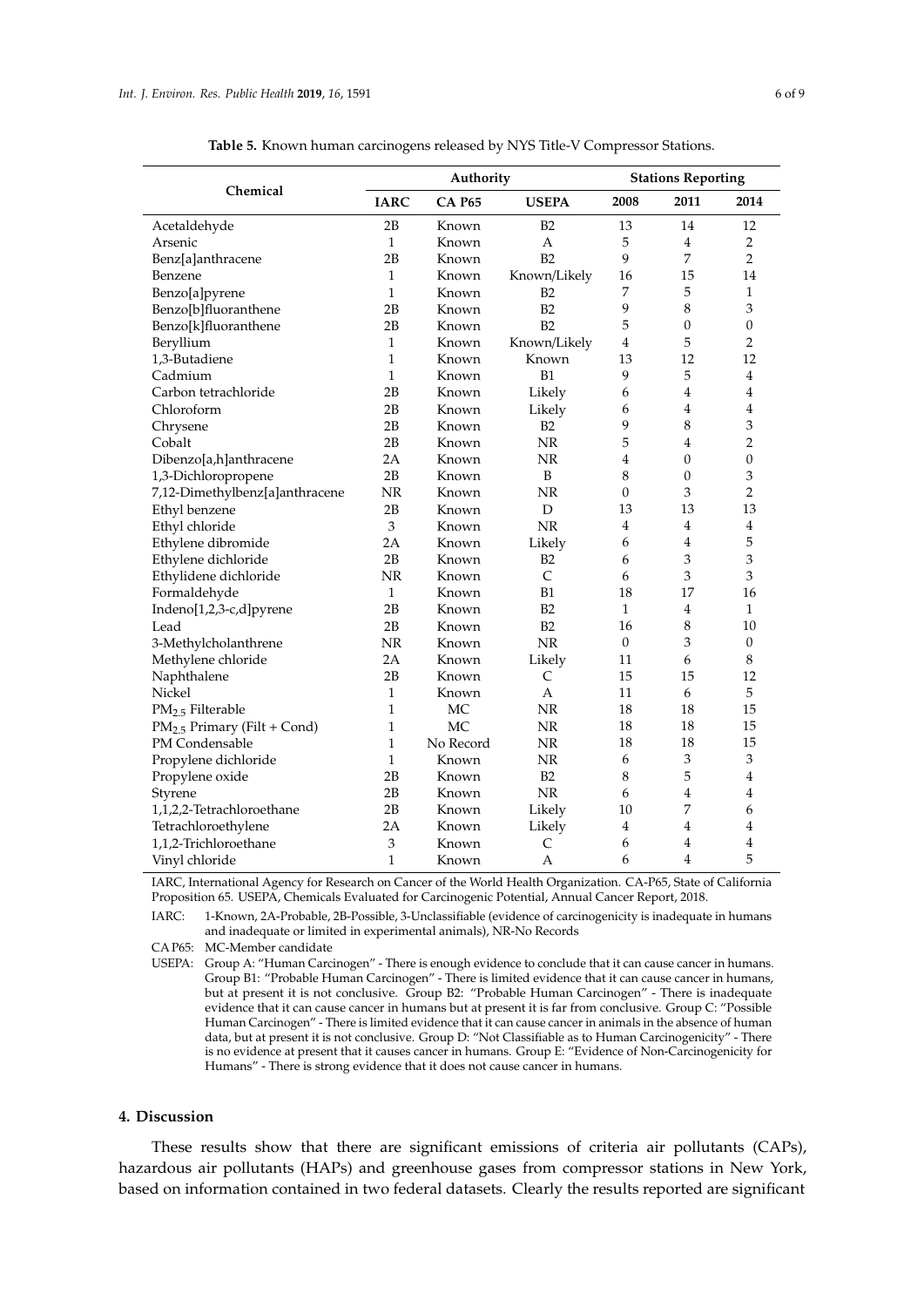under-estimations of total releases from compressor stations in New York. There is, for example, no information on air pollutants for the 52 non-Title V compressor stations in the NEI or the compressor stations at the state's 23 natural gas storage sites. The EPA's GHGI only contains entries for 15 of the state's 72 compressor stations. Nevertheless, the available results show significant emissions, especially of carbon dioxide, methane, nitrogen oxides, carbon monoxide, formaldehyde, and particulates.

The combination of air pollution and climate change pose serious threats not only to human health but also to life as we know it. Our global energy sources have been primarily combustion of fossil fuels. Clearly coal combustion is among the worst in terms of release of both carbon dioxide and particulates. With new technologies that allow cost-effective extraction on natural gas it has been possible to phase out many of the older coal-fired power plants, as well as to replace coal and oil with natural gas for other domestic uses. However natural gas is still not a "clean" fuel. It still produces greenhouse gases, particulates, and volatile organic compounds when combusted.

However, it is not only the combustion of natural gas that poses threats to the environment. There is a significant leakage of methane from the natural gas systems [\[11,](#page-7-10)[12\]](#page-7-11). Alvarez et al. [\[13\]](#page-7-12) used facility measurements and aircraft observations to conclude that about 1.2% of methane escapes during extraction and use, while the study of Karion et al. [\[11\]](#page-7-10) found that between 6.2 and 11.7% of the extracted natural gas in one month for one production field in Utah escaped into the air. Miller et al. [\[14\]](#page-7-13) reported that current EPA inventories of methane emission underestimate the actual amount by about 1.5-fold, and that in at least some parts of the US, fossil fuel extraction and refining contribute about 45% of total methane releases. Howarth et al. [\[15\]](#page-7-14) postulated that methane has a greater impact on greenhouse gas production than coal, all because of the escape of methane during extraction and distribution. This is a serious concern quite independent of the greenhouse gases produced when methane is burned. On a global basis the amount of methane released has been increasing in recent years for reasons that are uncertain [\[16\]](#page-8-0), but it is certain that the increasing development of fracking and pipeline transport of natural gas is one component of this increase.

The health consequences of natural gas extraction and transport are of concern. Air pollution from whatever source is documented to be a risk factor for many different diseases. IARC has rated air pollution as a Group 1, known human carcinogen [\[17\]](#page-8-1). Even low levels of air pollution increase the risk of hospitalization for cardiovascular [\[18\]](#page-8-2), respiratory disease [\[19](#page-8-3)[,20\]](#page-8-4), and death [\[21\]](#page-8-5). Recent studies document the associations between levels of air pollution and a wide variety of other health effects, including stroke [\[22\]](#page-8-6), hypertension [\[23\]](#page-8-7), preterm birth [\[24\]](#page-8-8), and mild cognitive impairment in older adults [\[25\]](#page-8-9).

While air pollution from compressor stations is only one, and certainly not the major, source of air pollution, most of these known effects of air pollution have been documented to be elevated in individuals living near fracking sites, as referenced in the Introduction. Of particular concern is cancer. McKenzie et al. [\[5\]](#page-7-4) reported an odds ratio of 4.3 (95% CI, 1.1–16) for development of acute lymphocytic leukemia in children ages 5-24 who lived near sites of oil and gas development. Finkel [\[26\]](#page-8-10) found that there were statistically significant elevations in bladder and thyroid cancer in Pennsylvania counties with fracking, as compared to those without fracking. The results in Table [5](#page-5-0) show that a number of the components monitored from compressor stations in NYS are known to be human carcinogens. Of particular concern with regard to leukemia is the release of benzene, which has long been known to increase the risk of leukemia, even at low levels of exposure [\[27\]](#page-8-11). We have previously reported that hospitalization for leukemia was significantly elevated among individuals who lived in a zip code with a hazardous waste site containing benzene [\[28\]](#page-8-12). And benzene is not the only carcinogen being released from compressor stations (Table [5\)](#page-5-0). These and other studies show that even low levels of exposure over periods of time can increase the risk of cancer and other diseases.

### **5. Conclusions**

In spite of the positive features of natural gas over other forms of fossil fuels, extraction, distribution, and combustion of natural gas generates air pollution and greenhouse gases. Our results add to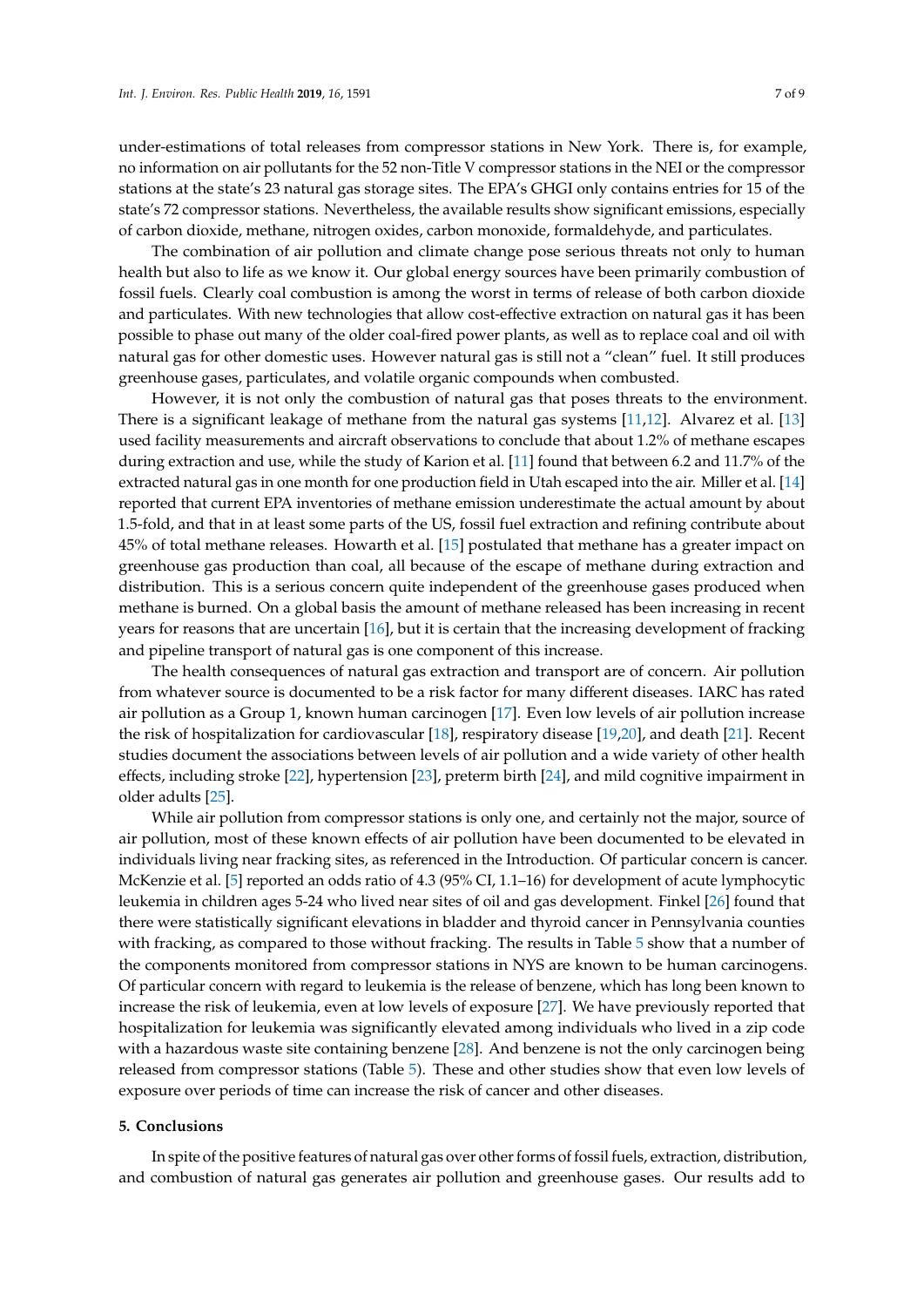the evidence for urgency for the replacement of fossil fuels with renewable sources of energy in order to both protect human health and reduce the immediate and long-term threats arising from climate change.

**Author Contributions:** P.N.R. and D.O.C. contributed to the conceptual design of the study. P.N.R. performed the data analysis. P.N.R. and D.O.C. contributed to the writing of the manuscript.

**Funding:** This research was funded by the Park Foundation and the Institute for Health and the Environment.

**Conflicts of Interest:** The authors declare no conflict of interest.

### **References**

- <span id="page-7-0"></span>1. World Health Organization. Air Pollution and Health. Available online: https://[www.who.int](https://www.who.int/airpollution/en/)/airpollution/en/ (accessed on 24 August 2019).
- <span id="page-7-1"></span>2. Watts, N.; Adher, W.N.; Agnolucci, P.; Blockstock, J.; Byass, P.; Cai, W.; Chaytor, S.; Colburn, T.; Collins, M.; Cooper, A.; et al. Health and climate change: Policy response to protect public health. *Lancet* **2016**, *386*, 1861–1914. [\[CrossRef\]](http://dx.doi.org/10.1016/S0140-6736(15)60854-6)
- <span id="page-7-2"></span>3. Montzka, S.A.; Dlugokencky, E.J.; Butler, J.H. Non-CO<sup>2</sup> greenhouse gases and climate change. *Nature* **2011**, *476*, 43–50.
- <span id="page-7-3"></span>4. Macey, G.P.; Breech, R.; Chernaik, M.; Cox, C.; Larsen, D.; Thomas, D.; Carpenter, D.O. Air concentrations of volatile compounds near oil and gas production: A community-based exploratory study. *Environ. Health* **2014**, *13*, 82. [\[CrossRef\]](http://dx.doi.org/10.1186/1476-069X-13-82)
- <span id="page-7-4"></span>5. McKenzie, L.M.; Allshouse, W.B.; Byers, T.E.; Bedrick, E.J.; Serdar, B.; Adgate, J.L. Childhood hematologic cancer and residential proximity to oil and gas development. *PLoS ONE* **2017**, *12*, e0170423. [\[CrossRef\]](http://dx.doi.org/10.1371/journal.pone.0170423) [\[PubMed\]](http://www.ncbi.nlm.nih.gov/pubmed/28199334)
- <span id="page-7-5"></span>6. McKenzie, L.M.; Guo, R.; Wotter, R.Z.; Savitz, D.A.; Newman, L.S.; Adgate, J.L. Birth outcomes and maternal residential proximity to natural gas development in rural Colorado. *Environ. Health Perspect.* **2014**, *122*, 412–417. [\[CrossRef\]](http://dx.doi.org/10.1289/ehp.1306722)
- <span id="page-7-6"></span>7. Casey, J.A.; Savitz, D.A.; Rasmussen, S.G.; Ogburn, E.L.; Pollak, J.; Mercer, D.G.; Schwartz, B.S. Unconventional natural gas development and birth outcomes in Pennsylvania, USA. *Epidemiology* **2016**, *27*, 162–172. [\[CrossRef\]](http://dx.doi.org/10.1097/EDE.0000000000000387) [\[PubMed\]](http://www.ncbi.nlm.nih.gov/pubmed/26426945)
- <span id="page-7-7"></span>8. Rabinowitz, P.M.; Silzovskly, I.B.; Lamers, V.; Trufan, S.J.; Holford, T.R.; Dziura, J.D.; Peduzi, P.N.; Kane, M.J.; Reif, J.S.; Weiss, T.; et al. Proximity to natural gas wells and reported health status: Results of a household survey in Washington County, Pennsylvania. *Environ. Health Perspect.* **2015**, *123*, 21–26. [\[CrossRef\]](http://dx.doi.org/10.1289/ehp.1307732) [\[PubMed\]](http://www.ncbi.nlm.nih.gov/pubmed/25204871)
- <span id="page-7-8"></span>9. Rasmussen, S.G.; Ogburn, E.L.; McCormack, M.; Casey, J.A.; Bandeen-Roche, K.; Mercer, D.G.; Schwartz, B.S. Asthma exacerbations and unconventional natural gas development in the Marcellus Shale. *JAMA Intern. Med.* **2016**, *176*, 1334–1343. [\[CrossRef\]](http://dx.doi.org/10.1001/jamainternmed.2016.2436) [\[PubMed\]](http://www.ncbi.nlm.nih.gov/pubmed/27428612)
- <span id="page-7-9"></span>10. Tustin, A.W.; Hirsch, A.G.; Rasmussen, S.G.; Casey, J.A.; Bandeed-Roche, K.; Schwartz, B.S. Associations between unconventional natural gas development and nasal and sinus, migraine headache, and fatigue symptoms in Pennsylvania. *Environ. Health Perspect.* **2017**, *125*, 189–197. [\[CrossRef\]](http://dx.doi.org/10.1289/EHP281)
- <span id="page-7-10"></span>11. Karion, A.; Sweeney, C.; Petron, G.; Frost, G.; Hardesty, R.M.; Kofler, J.; Miller, B.R.; Newberger, T.; Wolter, S.; Hanta, R.; et al. Methane emissions estimate from airborne measurements over a western United States natural gas field. *Geophys. Res. Lett.* **2013**, *40*, 4393–4397. [\[CrossRef\]](http://dx.doi.org/10.1002/grl.50811)
- <span id="page-7-11"></span>12. Brandt, A.R.; Health, G.A.; Kort, E.A.; O'Sullivan, F.; Petron, G.; Jordon, S.M.; Tans, P.; Wilcox, J.; Gopstein, A.M.; Arent, D.; et al. Methane leaks from North American natural gas systems. *Science* **2014**, *343*, 733–735. [\[CrossRef\]](http://dx.doi.org/10.1126/science.1247045)
- <span id="page-7-12"></span>13. Alvarez, R.A.; Zavala-Avalza, D.; Lyon, D.R.; Allen, D.T.; Barkley, A.R.; Brandt, A.R.; David, K.J.; Herndon, S.C.; Jacob, D.J.; Karion, A.; et al. Assessment of methane emissions from the U.S. oil and gas supply chain. *Science* **2015**, *361*, 186–188. [\[CrossRef\]](http://dx.doi.org/10.1126/science.aar7204)
- <span id="page-7-13"></span>14. Miller, S.M.; Wofsy, S.C.; Michalak, A.M.; Kort, E.A.; Andrews, A.E.; Biraud, S.C.; Djugokencky, E.J.; Eluszkiewicz, J.; Fischer, M.L.; Janssens-Maenhout, G.; et al. Anthropogenic emissions of methane in the United States. *Proc. Natl. Acad. Sci. USA* **2013**, *110*, 20018–20022. [\[CrossRef\]](http://dx.doi.org/10.1073/pnas.1314392110)
- <span id="page-7-14"></span>15. Howarth, R.W.; Santoro, R.; Ingraffea, A. Methane and the greenhouse-gas footprint of natural gas from shale formations. *Clim. Chang.* **2011**, *106*, 679–690. [\[CrossRef\]](http://dx.doi.org/10.1007/s10584-011-0061-5)